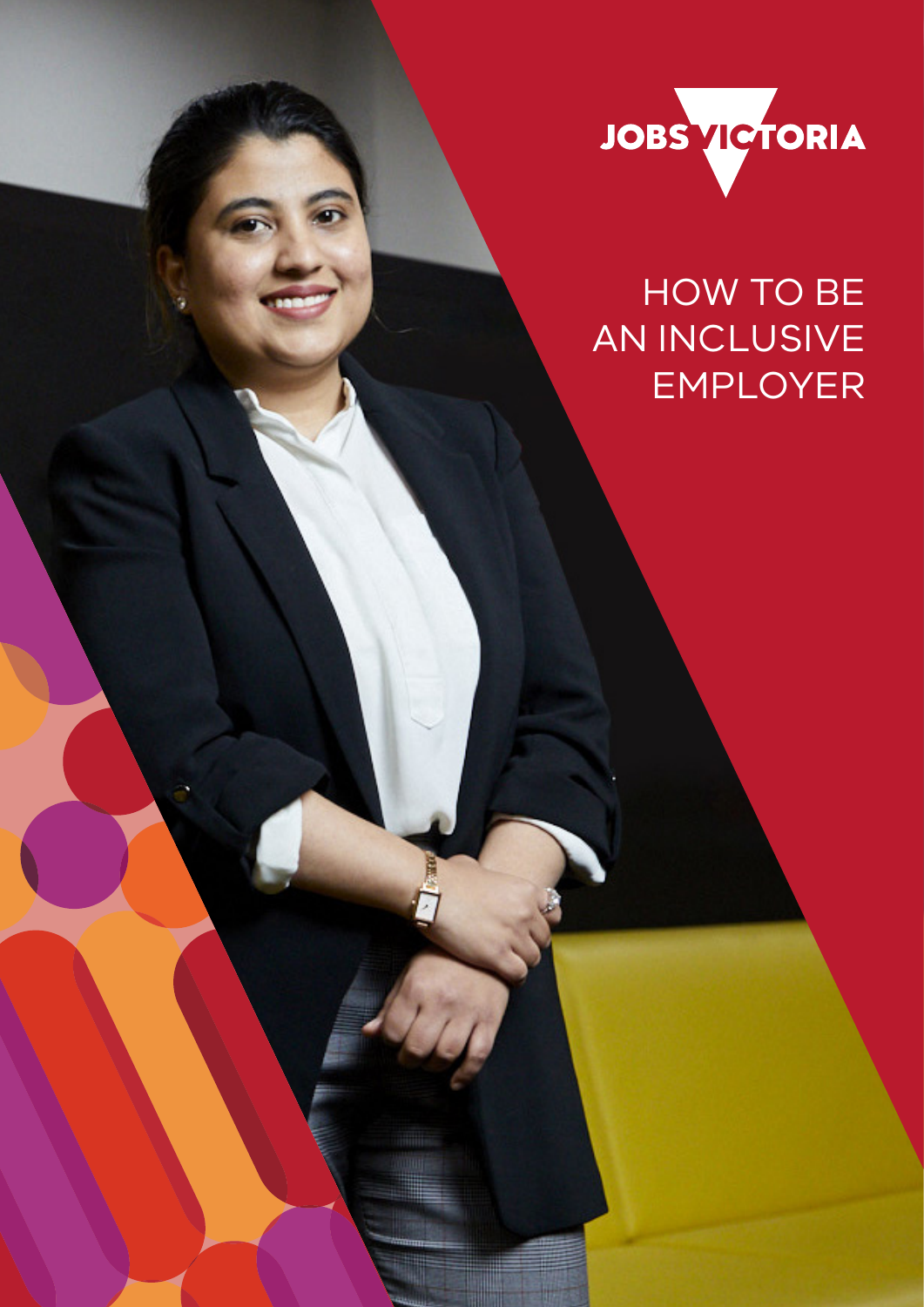The Jobs Victoria Fund will create jobs for people who have been most affected by the economic impacts of the pandemic. As an employer, you must ensure that your recruitment process and workplace is inclusive and supportive.

#### YOUR LEGAL OBLIGATIONS

As an employer you have a responsibility to recruit staff in a non-discriminatory way and to maintain a workplace that is safe and free from discrimination. Responsibilities are set out in the *Equal Opportunity Act 2010 (Victoria)* and the *Racial and Religious Tolerance Act 2001 (Victoria)*. You also have responsibilities under [Commonwealth laws](https://humanrights.gov.au/our-work/legal/legislation#sda) including:

- *Sex Discrimination Act 1984 (Commonwealth):* protects people from unfair treatment on the basis of their sex, sexual orientation, gender identity, intersex status, marital or relationship status, pregnancy and breastfeeding. It also protects workers with family responsibilities and makes sexual harassment against the law.
- *Age Discrimination Act 2004 (Commonwealth):* protects people from discrimination on the basis of age in employment, education, accommodation and the provision of goods and services.
- • *Disability Discrimination Act 1992 (Commonwealth):* makes disability discrimination unlawful and promotes equal rights, equal opportunity, and equal access for people with disability.
- *Racial Discrimination Act 1975 (Commonwealth):* promotes equality between people of different backgrounds and protects people from unfair treatment or vilification on the basis of their race, colour, descent or national or ethnic origin.

[The Victorian Equal Opportunity and Human Rights website](https://www.humanrights.vic.gov.au/for-organisations/) provides practical information and resources on your legal obligations as employers.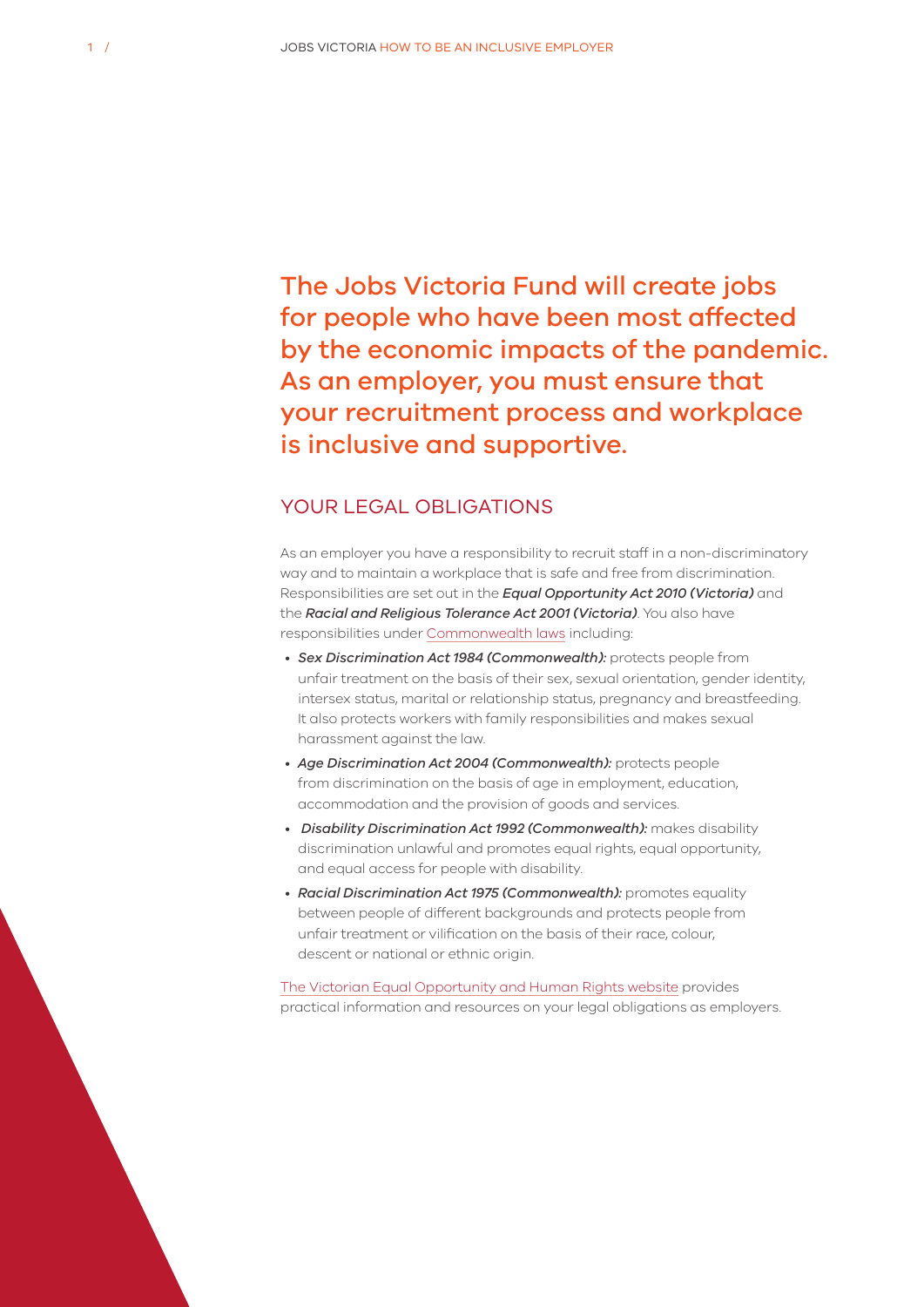#### BUSINESS BENEFITS

In addition to meeting your legal obligations, recruiting diverse jobseekers is good for your business. The Special Broadcasting Service commissioned Deloitte Access Economics to quantify the economic dividend from raising the level of social inclusion in Australia. [The Economic Benefits of Improving](https://www2.deloitte.com/au/en/pages/economics/articles/economic-benefits-improving-social-inclusion.html)  [Social Inclusion Report](https://www2.deloitte.com/au/en/pages/economics/articles/economic-benefits-improving-social-inclusion.html) demonstrates that:

- workplaces that are diverse and inclusive are twice as likely to meet or exceed financial targets and eight times more likely to achieve better business outcomes
- organisations that reflect the diversity of the market are more innovative, productive and better serve their customers
- social inclusion expands the talent pool that employers can draw from.

## *'Recruiting diverse jobseekers is good for your business.'*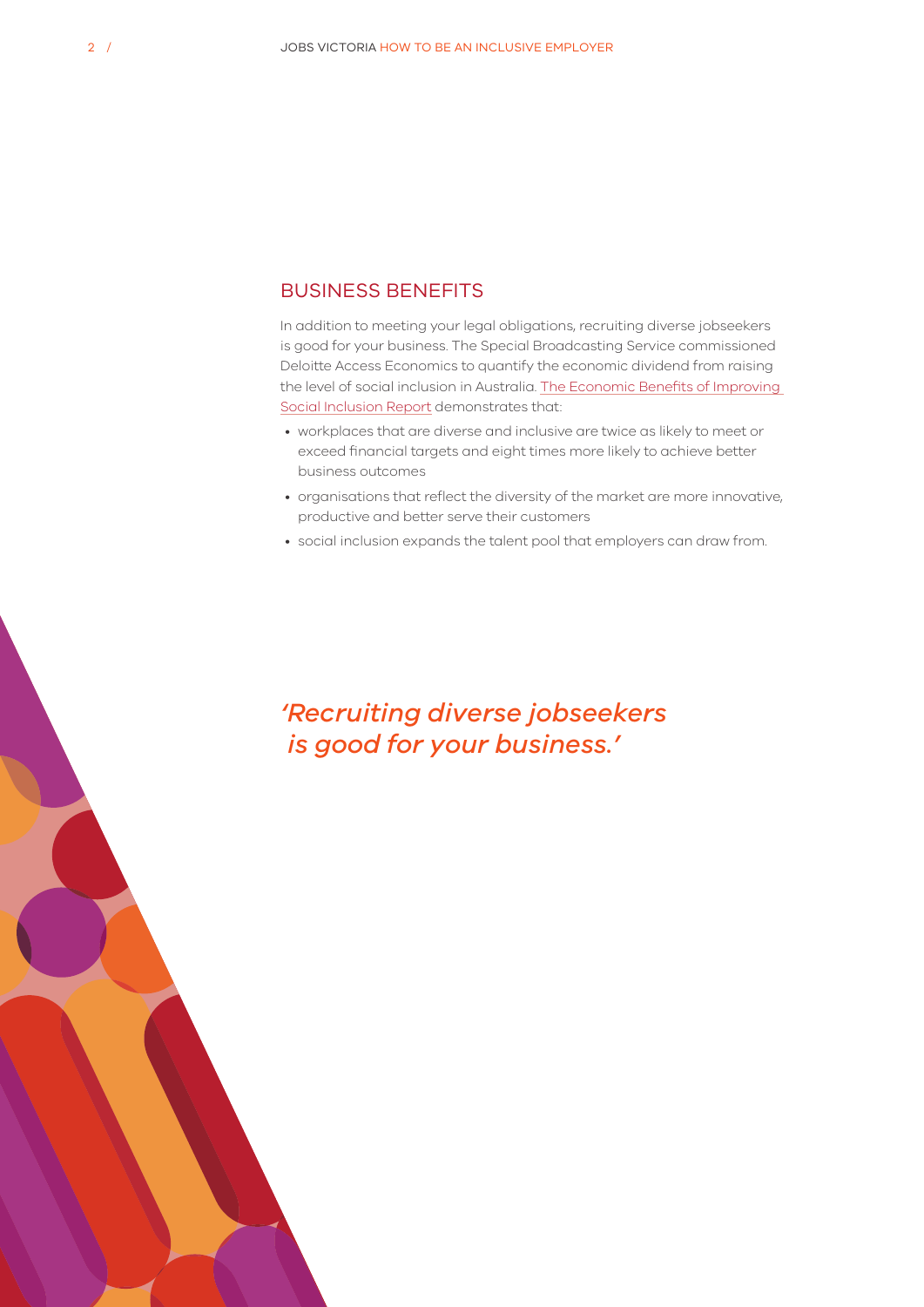#### RECRUITMENT

An inclusive recruitment process will support you to meet legal obligations and hire a diverse workforce. Some tips for your consideration are below.

#### DESIGNING AND PROMOTING JOB ADVERTISEMENTS

Inclusive advertising and promotion will increase applications from diverse candidates.Here are some ideas to ensure your job advertisements are inclusive:

- Include a statement to encourage diverse applicants to apply. For example: We strongly encourage diverse candidates to apply, including women, Aboriginal people, people from multicultural backgrounds, people with disability, veterans, young people and people over 45 years old.
- Avoid non-essential criteria and qualifications. For example, stipulating a set amount of work experience may prevent younger people who areotherwise capable of undertaking the role from applying.
- Use plain English. Avoid acronyms, jargon and longer-words. Use active voice and short sentences.
- Promote jobs to local networks, leaders and organisations. Local contacts and word-of-mouth can help you reach jobseekers who may not access mainstream channels, for example members of the Aboriginal community.
- Demonstrate your commitment to inclusion. Share disability, reconciliation, cultural diversity and gender equality plans. Promote staff networks, reasonable adjustment policies, part-time and flexible working arrangements.
- Make use of Jobs Victoria recruitment channels. Jobs Victoria partners and the Jobs Victoria online hub can help you find workers. Visit the [Jobs Victoria website](https://jobs.vic.gov.au/help-for-employers) for information.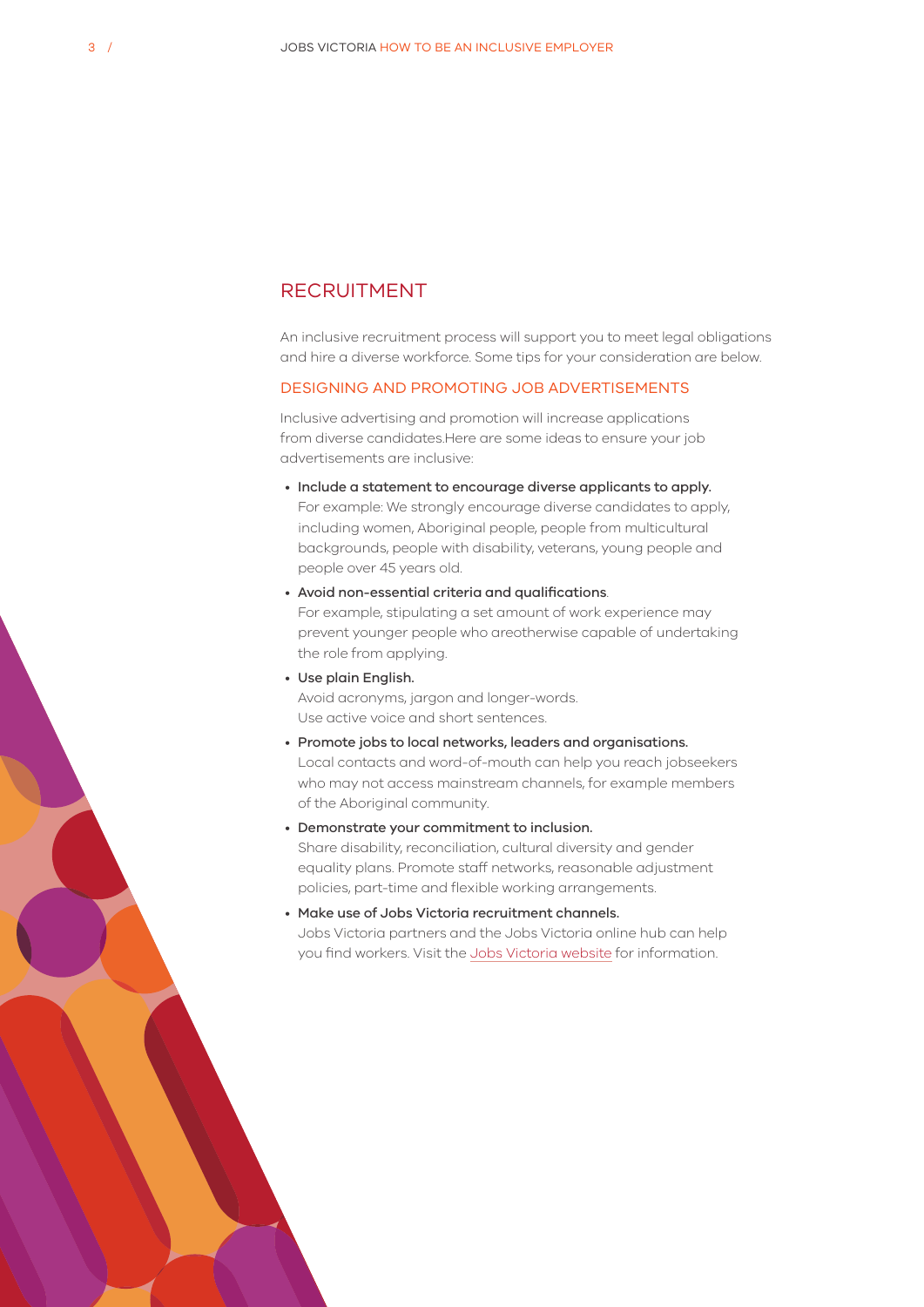#### INTERVIEWING CANDIDATES

Once you have short-listed applicants, these tips will support you to create a safe and accessible interview process:

- Consider diversity when you convene your panel. Your panel should include mix of genders. If you expect to interview jobseekers from a particular group. consider including a member of staff from this group on your panel.
- Ask people if they have requirements before the interview and make relevant arrangements. For example provide interpreters, information in different formats or details on parking and public transport if requested.
- Remove physical obstacles for those attending face-to-face interviews. Ensure there is level or ramped access to your building and interview room. Provide accessible toilet and kitchen facilities.

#### EMPLOYMENT

Once recruited, it is important that your new employees feel safe, included and supported. Here are some tips to ensure they feel welcome:

- Make sure that any necessary workplace adjustments are arranged and available from the first day. For example, modifications to the working environment or Australian Sign Language (Auslan) interpreters.
- Allocate a member of staff to be your new employee's go-to person or 'buddy'. If onboarding a number of new starters, consider inducting them and having them start on the same day.
- Encourage new staff to take part in induction, training and networks. This will assist them to understand and settle into your organisation. Invite staff to join relevant networks such as those for Aboriginal employees.
- Create regular opportunities for new staff to meet with their line managers, peers, and colleagues. This includes regular and scheduled 1:1s with their line manager.
- Provide staff training to promote an inclusive work environment. Ensure staff at all levels enrol for relevant training including Aboriginal cultural safety, cultural awareness, disability awareness and gender equality training.
- Provide opportunities for career development. Ensure that your new employee has a career plan or similar. Support them to take on extra responsibilities and participate in working groups or similar.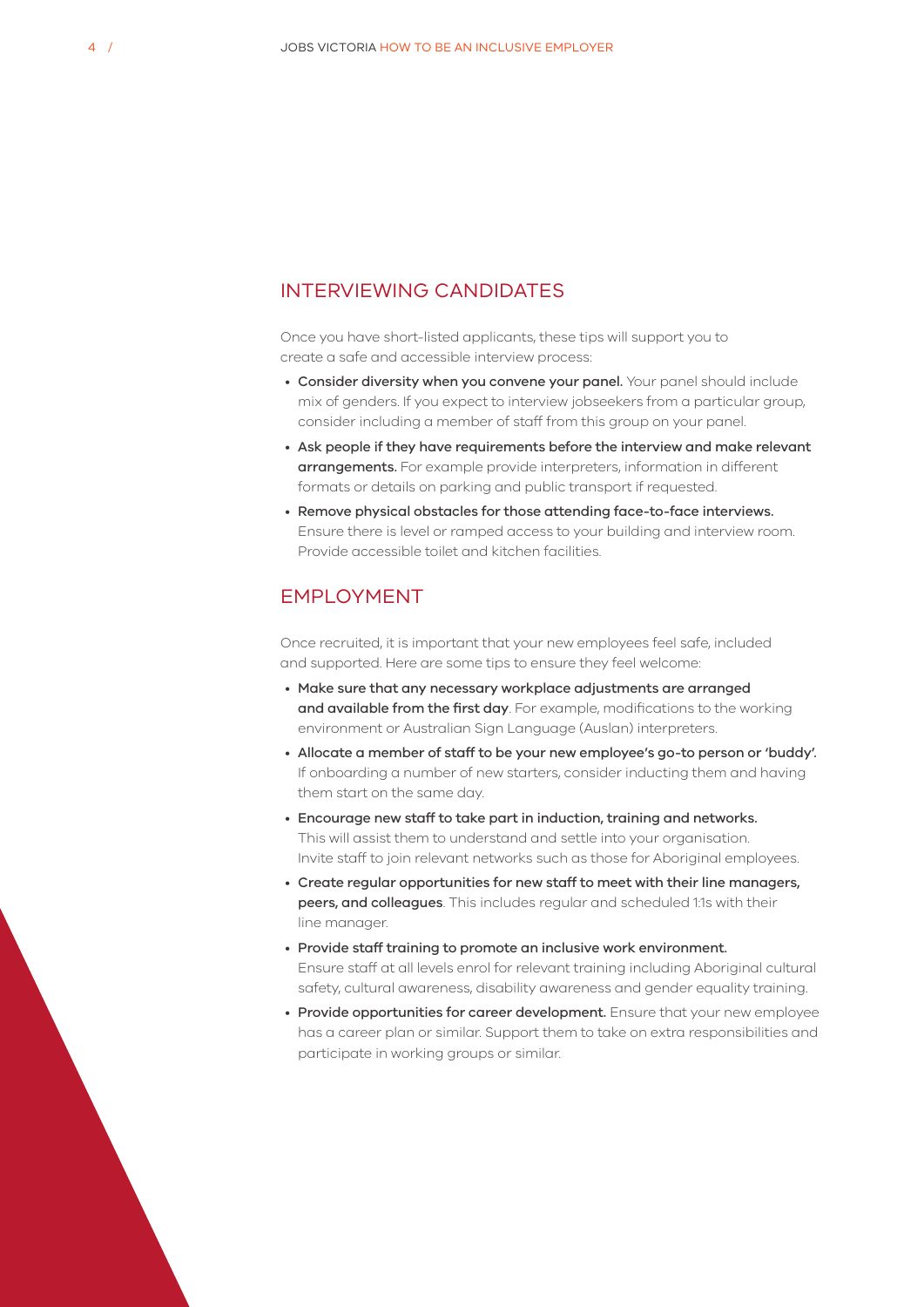#### OTHER RESOURCES

Below is a snapshot of resources to support you to recruit people who are looking for work who identify with the priority groups supported by the Jobs Victoria Fund.

#### WOMEN

[The Commission for Gender Equality in the Public Sector](https://www.genderequalitycommission.vic.gov.au/leading-practice-resources) has compiled resources on gender equality in the workplace.

#### ABORIGINAL PEOPLE

Everybody's Business: A Handbook for Indigenous Employment is a guide for hiring and retaining Aboriginal staff. Is available on the resources section of the [Minderoo – Generation One website.](https://www.minderoo.org/generation-one/)

A DJPR Aboriginal staff member can assist you to recruit, train, induct and onboard Aboriginal staff. Please email [info@jobs.vic.gov.au.](mailto:info@jobs.vic.gov.au)

#### PEOPLE WITH DISABILITY

[JobAccess](https://www.jobaccess.gov.au/home) is funded by the Australian Government and provides free support to help remove barriers to employing people with disability. Further information is on the [JobAccess website.](https://www.jobaccess.gov.au/home)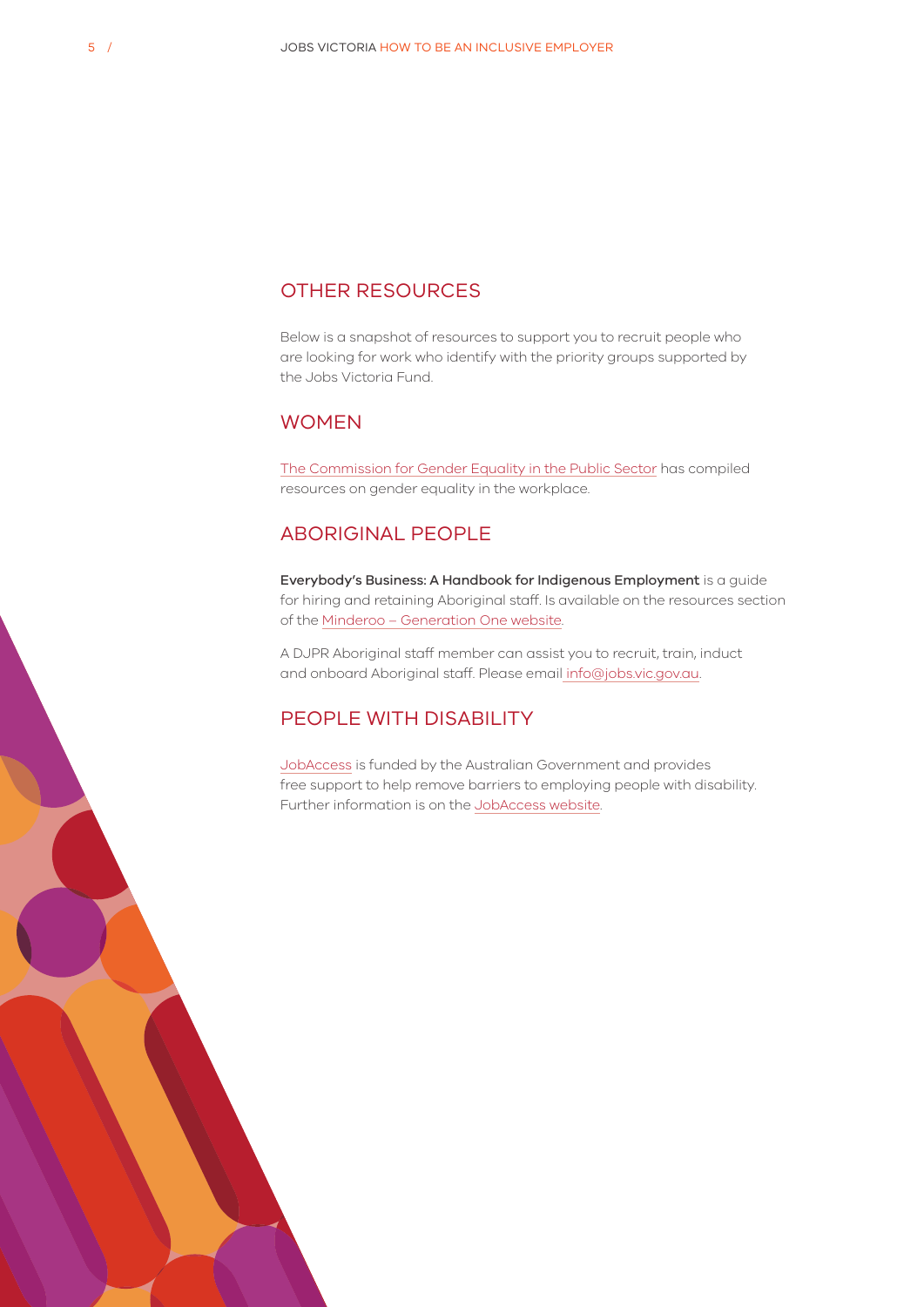### PEOPLE SEEKING ASYLUM, REFUGEES, AND NEWLY ARRIVED MIGRANTS

[The Refugee Council of Australia](https://www.refugeecouncil.org.au/employing-refugees/3/) has compiled resources for employing refugees.

#### MATURE AGED JOBSEEKERS

[The Australian Human Rights Commission](https://humanrights.gov.au/our-work/age-discrimination/publications/employing-older-workers-2018) has developed resources for employing older workers.

#### YOUNG PEOPLE

[The Fair Work Ombudsman](https://www.fairwork.gov.au/how-we-will-help/templates-and-guides/best-practice-guides/employing-young-workers) has developed a guide for employing young workers.

#### VETERANS

[The Prime Minister's Veterans' Employment Program](https://www.veteransemployment.gov.au/employers/why-hire-veterans) has compiled information on the value of employing veterans.

### PEOPLE EMPLOYED BY JOBS VICTORIA PARTNERS

Jobs Victoria partners can support you to recruit jobseekers who are eligible for the Jobs Victoria Fund. Employers can find their local Jobs Victoria partner on the [Jobs Victoria website](http://jobs.vic.gov.au).

#### **ACCESSIBILITY**

If you would like to receive this publication in an accessible format, please telephone or email Jobs Victoria on 1300 208 575 or [info@jobs.vic.gov.au](mailto:info@jobs.vic.gov.au) .

This document is also available on the [Jobs Victoria website](http://jobs.vic.gov.au).